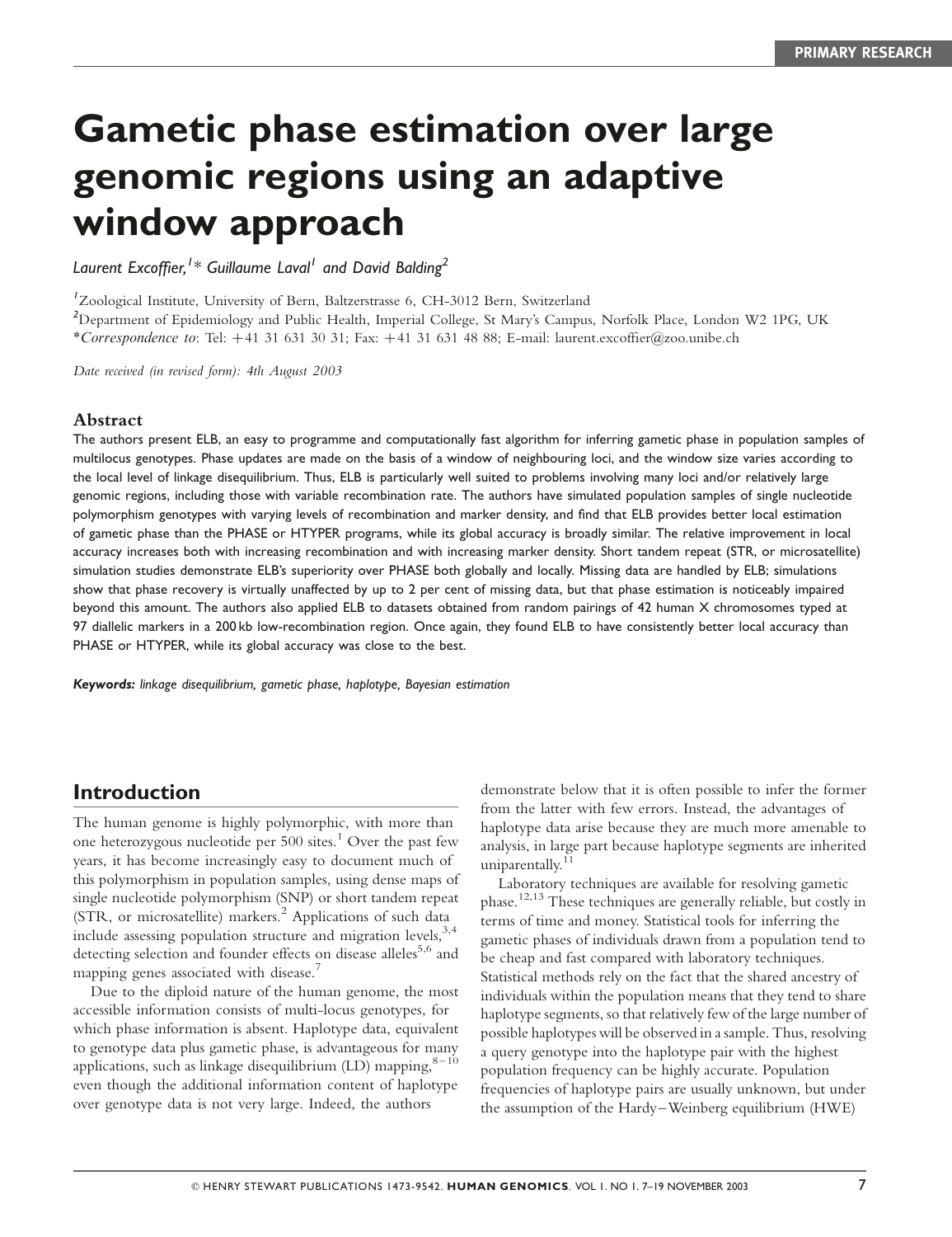they can often be estimated well enough that the resulting accuracy of phase inferences remains good, although typically less good than for laboratory techniques. Family data can also be exploited to resolve phase, although if the number of polymorphic loci is large, it is necessary to obtain and type deep pedigrees to infer the full phase information.

In the following, 'to phase' will be used as shorthand for 'to assign gametic phase', and an individual with more than one heterozygous site will be referred to as 'ambiguous'. There are currently four principal statistical algorithms for phasing samples of multi-locus genotypes. The first, which the authors call CEM (Clark Empirical Method), $14$  attempts to minimise the total number of distinct haplotypes inferred from the observed genotypes. A list of observed haplotypes is initiated from the individuals that are heterozygous at no more than one locus and hence are non-ambiguous. The remaining genotypes are then checked in turn to see if they are compatible with any haplotype in the list. If so, the corresponding phase is assigned and the complementary haplotype is added to the list (if not already there). This process is iterated until no more ambiguous individuals can be resolved. The CEM algorithm has several weaknesses: it cannot start if all sampled individuals are ambiguous; some individuals may not be phased; and the resulting phase allocation can depend on the order in which individuals are examined.

A second statistical approach is based on implementing an expectation-maximisation (EM) algorithm to obtain maximum likelihood estimates of population haplotype frequencies.<sup>15–17</sup> The algorithm starts by attributing arbitrary initial values to the haplotype frequencies, and then iterates between calculating the expected genotype frequencies, given the current haplotype frequencies and the assumption of HWE, and generating new haplotype frequencies via a gene counting method. After convergence, each individual can be phased, for example by maximising the likelihood based on the final haplotype frequencies and the HWE assumption. This method leads to reasonably good haplotype frequency estimates and phase reconstructions<sup>18–21</sup> but it is limited to a small number of polymorphic loci since all haplotypes consistent with the genotypes must be enumerated, the size of this task increases exponentially with the number of loci.

 $PHASE^{22}$  implements a pseudo-Gibbs sampler which explores the space of possible phases more efficiently than the EM algorithm. PHASE starts by assigning an arbitrary initial gametic phase to each individual and then repeats the following steps: 1) select an individual at random; 2) select five heterozygous loci and erase the existing phase allocations at these loci; 3) re-assign the phases according to the joint probabilities of the resulting pair of 5-locus haplotypes, given the current haplotype assignments of the rest of the sample. The probability used in step 3 relies on the HWE assumption, together with an approximation to the conditional haplotype probabilities arising under the coalescent model.<sup>23</sup> In addition to drawing on the frequencies of the haplotypes already present in the sample (as do the CEM and the EM algorithms) PHASE also takes account, via this coalescent approximation, of haplotypes that are similar, but not identical, to observed haplotypes. After a burn-in period, the proportion of steps at which a particular phase assignment is made is interpreted as the posterior probability of that phase allocation.

 $HTYPER<sup>24</sup>$  is also based on a pseudo-Gibbs sampler, but differs from PHASE in two principal respects: it does not take into account haplotypes similar to the observed haplotypes, and it builds up the full gametic phase in a hierarchical manner, by first resolving smaller segments which are then progressively combined.

When samples are simulated under the coalescent model, with or without recombination, PHASE outperforms the other algorithms,<sup>22,24</sup> while HTYPER gives slightly better results than the EM algorithm<sup>24</sup> and CEM is consistently worst. PHASE has been reported to be inferior to other algorithms in some settings involving real data, or data simulated under another scheme than the standard coalescent.<sup>20</sup> PHASE is usually the slowest of the algorithms, and is often orders of magnitude slower than HTYPER.

In HTYPER, the gametic phase is built locally over short segments, and larger segments are phased by a series of ligations of these short segments, without making use of overlapping information. PHASE chooses five loci to update at a time, but the loci are not contiguous and the new assignment is chosen on the basis of the entire haplotypes. Thus, neither of these algorithms explicitly accommodates the effects of recombination, although both are somewhat robust to small amounts of recombination. The authors' new ELB algorithm, introduced below, is designed to be fast and more robust to recombination than other algorithms.

# Methods

## An adaptive window approach: The Excoffier– Laval–Balding (ELB) algorithm

Suppose that we have a sample of  $n$  individuals drawn from some population and genotyped at S loci whose chromosomal order is assumed known. Adjacent pairs of loci are assumed to be tightly linked, but S may be large so that the two extremal loci are effectively unlinked. In this case, as recognised previously,  $22,24,25$  reconstructing the gametic phase in one step can be inefficient, because recombination may have created too many distinct haplotypes for their frequencies to be well estimated. Locally, however, recombination may be rare, and to exploit this situation, in ELB the updates of the phase at a heterozygous locus are based on 'windows' of neighbouring loci. The algorithm adjusts the window sizes and locations in order to maximise the information for the phase updates.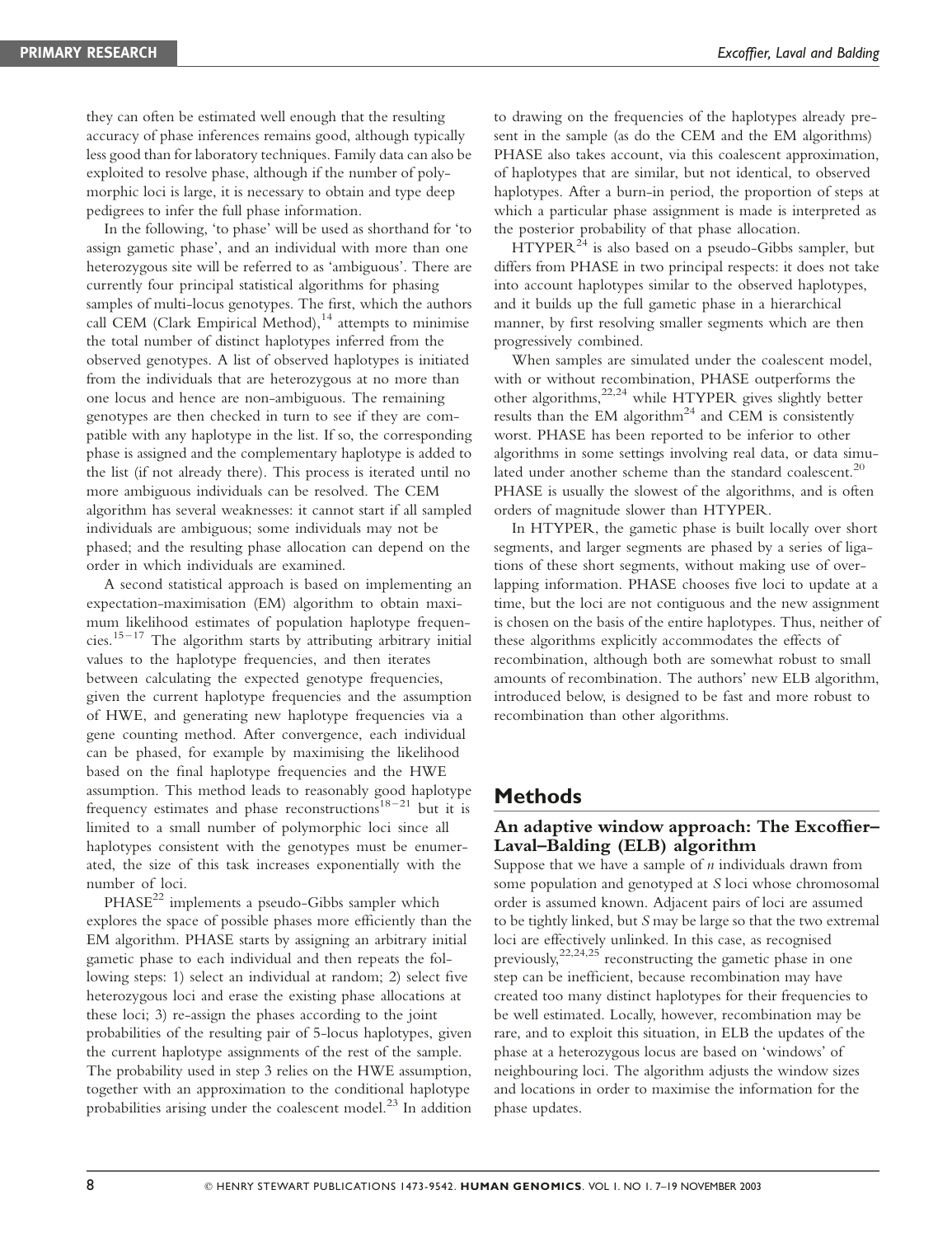ELB starts with an arbitrary phase assignment for all individuals in the sample. Associated with each heterozygous locus are two windows, containing the locus itself and all neighbouring loci to the left (respectively, right), up to and including the nearest heterozygous locus to the left (right). Note that the use of two windows per heterozygous locus is not necessary, but the authors found that it led to better mixing than an algorithm with one window per locus, and the extra space and computation overhead are not important.

At each iteration of the algorithm, an individual is chosen at random and its heterozygous loci are successively visited in random order. At each locus visit, one of the two current windows is chosen according to its information content (see below). Two attempts are then made to update that window, by proposing, and then accepting or rejecting, (i) the addition of a locus at one end of the window and (ii) the removal of a locus at the other end. The locus being visited is never removed from the window, and each window always includes at least one other heterozygous locus. The two update proposals are made sequentially, so that the window can either grow by one locus, shrink by one locus, or, if both changes are accepted, the window 'slides' by one locus either to the right or the left. If both proposals are rejected, the window remains unchanged. Next, the phase at the locus being visited is updated based on the current haplotype pairs, within the chosen window, of the other individuals in the sample.

In summary, the algorithm proceeds by repeating the following steps:

- 1) Choose an individual: at random among all individuals.
- 2) Choose a heterozygous locus: at random among those not yet visited since step 1) was last performed.
- 3) Choose and update a window: choose one of the two windows currently associated with the individual and locus chosen in 1) and 2), and attempt to update it by successively proposing, and then accepting or rejecting, the addition and the removal of a locus from the window (details below).
- 4) Update the phase: based on haplotype counts in the rest of the sample and given their current phase allocations within the window chosen in step 3) (details below).
- 5) Repeat 2) to 4) until each of the individual's heterozygous loci has been visited.

Phase updates. Let  $h_{11}$  and  $h_{22}$  denote the two haplotypes within the window given the current phase assignment, and let  $h_{12}$  and  $h_{21}$  denote the haplotypes which would result from the alternative phase assignment at the locus being visited. Ideally, we would wish to choose between the two haplotype assignments,  $h_{11}/h_{22}$  and  $h_{12}/h_{21}$ , with probabilities proportional to their (joint) population frequencies. These are unknown, and in practice they are too small for direct estimation to be feasible. To overcome the latter problem, we use the HWE assumption, so that we now seek to choose between  $h_{11}/h_{22}$  and  $h_{12}/h_{21}$  with probabilities proportional to  $p_{11}p_{22}$ 

and  $p_{12}p_{21}$ , where  $p_{ii}$ ,  $i, j = 1, 2$ , denotes the population frequency of  $h_{ij}$ . Although the  $p_{ij}$  are also unknown, we can estimate them using the  $n_{ii}$ , the haplotype counts among the other  $n - 1$  individuals in the sample, given their current phase assignments within the window.

The maximum-likelihood estimate of  $p_{ij}$   $p_{i'j'}$  is proportional to  $n_{ij}$   $n_{i'j'}$ , but this is unsatisfactory for our purposes since its use would imply that the haplotype pair  $h_{ij}/h_{i'j'}$  will never be assigned if either  $h_{ij}$  or  $h_{i'j'}$  is not observed among the other individuals under their current phase assignments. Instead, we adopt a Bayesian posterior mean estimate of  $p_{ij}$   $p_{i^{\prime }j^{\prime }},$  based on a symmetrical Dirichlet prior distribution for the  $p_{ij}$  with parameter  $\alpha > 0$ , and hence we obtain:

$$
\Pr(h_{11}/h_{22}|\{n_{ij}\}) = \frac{(n_{11}+\alpha)(n_{22}+\alpha)}{(n_{11}+\alpha)(n_{22}+\alpha)+(n_{12}+\alpha)(n_{21}+\alpha)}.
$$
\n(1)

Larger values of  $\alpha$  imply a greater chance of choosing a haplotype pair that includes an unobserved haplotype.

Increasing  $\alpha$  thus allows more flexibility to choose new haplotypes, but this is a 'noisy' solution: all unobserved haplotypes are treated the same. A recent mutation event can create haplotypes that are rare, but similar to a more common haplotype, however, whereas haplotypes that are very dissimilar to all observed haplotypes are highly implausible. This phenomenon is particularly prevalent for STR loci, with their relatively high mutation rates.

To encapsulate the effect of mutation, when making a phase assignment we wish to give additional weight to an unobserved haplotype for each observed haplotype that is 'close' to it. PHASE achieves this via a coalescent approximation, which is costly to compute. We adopt here a simpler, ad hoc scheme in which we define 'close' to mean 'differs by one locus', and in the phase update step 4) we choose  $h_{11}/h_{22}$  rather than  $h_{12}/h_{21}$  with probability:

$$
Pr(h_{11}/h_{22}|\{n_{ij}, n_{ij\perp}\}) =
$$
  
\n
$$
(n_{11} + \alpha + \varepsilon n_{11\perp})(n_{22} + \alpha + \varepsilon n_{22\perp})
$$
  
\n
$$
(n_{11} + \alpha + \varepsilon n_{11\perp})(n_{22} + \alpha + \varepsilon n_{22\perp}) + (n_{12} + \alpha + \varepsilon n_{12\perp})(n_{21} + \alpha + \varepsilon n_{21\perp})
$$
\n(2)

where  $n_{ij}$  is the sample count of haplotypes that are close to  $h_{ij}$  within the current window. Since  $\varepsilon$  is a parameter reflecting the effect of mutation, it should, for example, be larger for STR than for SNP data.

Window updates. We choose one of the two windows around the locus being visited with probability proportional to its information content defined as:

 $\hat{I}$ 

This favours windows in which the possible haplotypes are frequent in the rest of the sample.

 $\sqrt{(n_{11}+\alpha+\epsilon n_{11,1})+(n_{22}+\alpha+\epsilon n_{22,1})+(n_{12}+\alpha+\epsilon n_{12,1})+(n_{21}+\alpha+\epsilon n_{21,1})}.$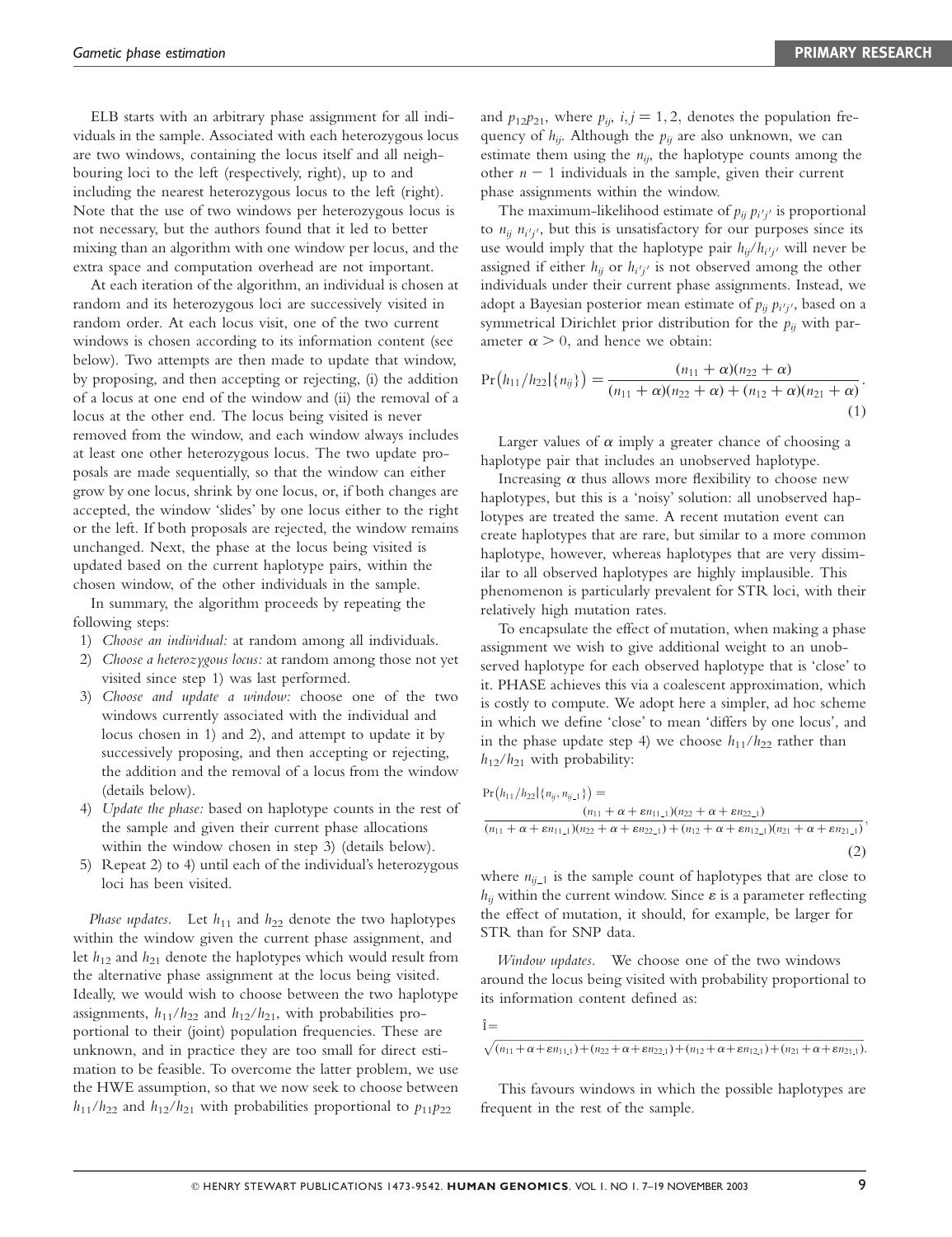The value of  $R = \max\{r, 1/r\}$ , where  $r = p_{11}p_{22}/p_{12}p_{21}$ , gives a measure of linkage disequil. LD within the window. Broadly speaking, at each choice between two windows, we would generally prefer the window that gives the largest value to R. Based on  $(2)$ , a natural estimate of r is:

$$
\frac{[(n_{11} + \alpha + \varepsilon n_{11-1})(n_{22} + \alpha + \varepsilon n_{22-1})]}{(n_{21} + \alpha + \varepsilon n_{21-1})},
$$

but this estimate leads to difficulties, since larger windows tend to have smaller counts, and hence more extreme estimates, amounting to a 'bias' towards larger windows. This bias could be counteracted by increasing  $\alpha$  but we prefer to adjust  $\alpha$  to optimise the phase updates probability (2). Instead, we add a constant to both numerator and denominator, leading to:

$$
\hat{r} = \frac{(n_{11} + \alpha + \varepsilon n_{11-1})(n_{22} + \alpha + \varepsilon n_{22-1}) + \gamma}{(n_{12} + \alpha + \varepsilon n_{12-1})(n_{21} + \alpha + \varepsilon n_{21-1}) + \gamma}
$$
(3)

Thus, at each attempt to update the length of a window in step 3) above, we choose between windows according to their  $\hat{R} = \max \{\hat{r}, \frac{1}{2}\}\$  values: window 2 replaces window 1 with probability

$$
\hat{\rho} = \frac{\hat{R}_2}{\hat{R}_1 + \hat{R}_2}.
$$
\n(4)

Even a large value for  $\gamma$  can fail to prevent a window from growing too large when two consecutive heterozygous loci in an individual are separated by many homozygous loci. The window must then be large in order to contain the necessary minimum of two heterozygous loci. To circumvent the problem of small haplotype counts which may then result, when updating an individual's phase allocation we ignore homozygous loci that are separated from the nearest heterozygous locus by more than five intervening homozygous loci.

Parameter assignment. The phase and window updates described above rely on three parameters:  $\alpha$ ,  $\varepsilon$  and  $\gamma$ . Small simulation studies were conducted separately for SNP and STR data to investigate good values for these parameters. For both data types, a small number of values were considered between 0 and 0.1 for  $\alpha$ , between 0 and 0.5 for  $\varepsilon$  and between 0 and 1 for  $\gamma$ . For SNP data, it was found that the performance of ELB was not highly sensitive to  $\alpha$  and  $\epsilon$  within these ranges, but that too low a value for  $\gamma$  could seriously impair performance in the presence of little or no recombination because of the problem of very large windows. The values  $\alpha = 0.01$ ,  $\varepsilon = 0.01$  and  $\gamma = 0.01$  gave good results for moderate to high levels of recombination, whereas a larger value of  $\gamma$  was sometimes needed in the presence of little or no recombination. For STR data, the values  $\alpha = 0.01$ ,  $\epsilon = 0.1$ and  $\gamma = 0$  were found to perform well; ELB had little sensitivity to any of these parameters. A larger  $\varepsilon$  value than that used for SNPs is appropriate because of the larger mutation

rate of STRs, and this higher  $\varepsilon$  value makes it unlikely that the denominator in equation (3) becomes very small, so that the protection of a positive  $\gamma$  value becomes unnecessary.

The results reported below and shown later in Figures 1 to 4 adopted the two sets of parameter values stated above, according to whether the data were STR or SNP. Beyond this, the authors' results have not been artificially enhanced by optimising the parameter values individually for each analysis. Conversely, there may be scope for further improvement of these results by realistic fine-tuning of the parameter values, for example based on prior information about the recombination rate.

Missing data. In handling missing data, the philosophy underpinning ELB is to ignore the affected loci rather than to impute missing data or to augment the space of possible genotypes. In the presence of missing data, the haplotype 'counts'  $n_{ij}$  and  $n_{ij-1}$  are not necessarily integers: individuals with missing data at *m* loci within a current window of length L contribute  $1 - m/L$  to  $n_{ij}$  (or  $n_{ij-1}$ ) for each haplotype at which the remaining  $L - m$  loci match  $h_{ij}$  exactly (or with one mismatch).

Interpreting the output. After a burn-in period, the phase of each individual is recorded at fixed intervals, chosen so that the recorded phases are not too strongly correlated. For each individual, the most frequent among the recorded phases is chosen as the inferred phase. Its frequency in the output can be considered as an index of the quality of the inference. It is an approximate posterior probability under the stationary distribution of the ELB algorithm; however, because of the use of an adaptive window and the effects of the approximation inherent in (2), it does not seem possible to explicitly characterise this stationary distribution. The algorithm is designed so that its stationary distribution approximates one that can be characterised in terms of population frequencies of entire S-locus haplotypes, but the accuracy of this approximation is unknown and can only be assessed informally via simulation studies. The lack of an explicit likelihood formula means that the interpretation of output frequencies as posterior probabilities is less useful than in standard Bayesian settings. It is in this sense that ELB, like PHASE and HTYPER, is a pseudo-Gibbs sampler.

Data simulations for performance comparisons. Samples of SNP and STR genotypes were simulated under a coalescent model, which, in effect, assumes a large, random-mating population at demographic equilibrium. A modified version of the SIMCOAL program was used, $^{26}$  allowing for arbitrary recombination between adjacent loci. For both SNP and STR markers, 100 datasets were generated for each of nine combinations of recombination and mutation parameters. Each dataset consisted of 100 simulated chromosome segments randomly paired into 50 genotypes. For both marker types, the total scaled recombination rates were  $R = 4Nr = 40$ ,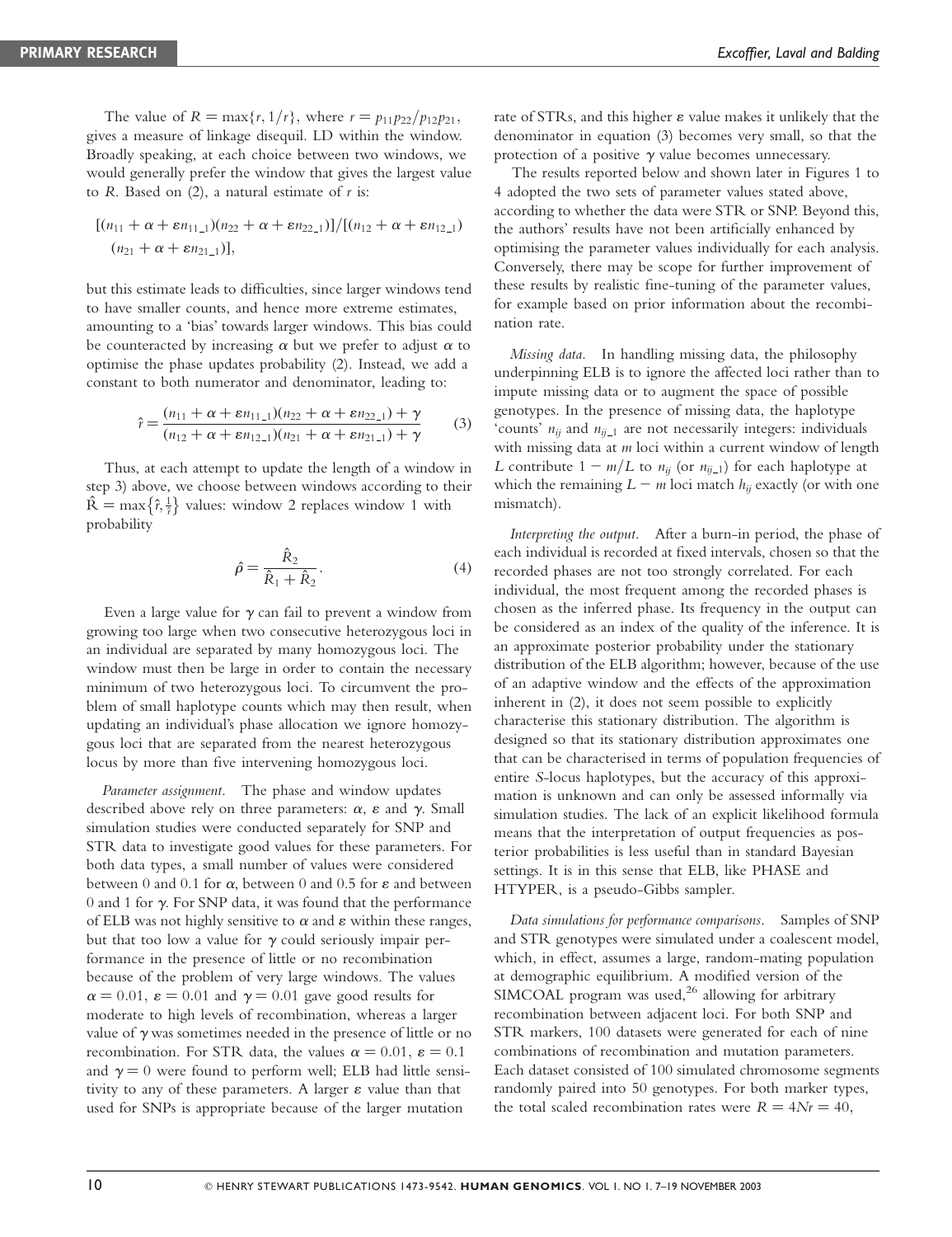100, and 200, where  $N$  is the population size. Assuming  $1 \text{ cM} = 1 \text{ Mb}$  and  $N = 10^4$  individuals, these values of R correspond to 100 kb, 250 kb and 500 kb.

For the SNP genotypes, mutation was simulated according to a finite-sites model, with a total scaled mutation rate of  $\theta = 4Nu = 5$ , 10, or 20. Multiple mutations were thus allowed, but for compatibility with HTYPER, which only accepts diallelic data, all mutants were recorded as the same allele. The STR simulations employed 5, 10 and 20 equally-spaced loci and used the stepwise mutation model, with a scaled mutation rate of  $\theta = 10$  per locus, corresponding to a mutation rate of 2.5  $\times$  10<sup>-4</sup> per generation when  $N = 10<sup>4</sup>$  individuals. Details of the actual molecular diversity of the datasets can be found in Table 1.

Two types of missing-data simulations were generated from the SNP datasets described above. In the first type of datasets, the proportion of missing data is kept low, but it is uniformly distributed: the genotype at any locus in any individual is missing with a common probability, which we set to 1, 2 or 4 per cent. In the second type of datasets, 40 of the 50 individuals were kept free of missing data and 5, 10 or 20 per cent of data were allowed to be missing in the remaining ten individuals.

Assessing the accuracy of phase reconstruction. Two statistics, one global and one local, were used to measure the accuracy of haplotype inference. The global accuracy statistic does not distinguish between a single phasing error and many such errors in an individual's reconstructed haplotype pair. It is

| Case                    | Data type | $\pmb{\theta}^{\text{I}}$ | $R^2$  | $L^3$              | $\pi^4$ |
|-------------------------|-----------|---------------------------|--------|--------------------|---------|
|                         | SNP       |                           |        |                    |         |
| $\mathsf I$             |           | 5 <sub>5</sub>            | 40     | 25 [14-39]         | 4.8     |
| $\mathbf 2$             |           | $5\overline{)}$           | 100    | $25$ [13-44]       | 4.8     |
| $\overline{\mathbf{3}}$ |           | $5\overline{)}$           | 200    | $25$ [10-38]       | 4.9     |
| $\overline{\mathbf{4}}$ |           | $\,$ l $\,$               | 40     | 49 [33-69]         | 9.9     |
| 5                       |           | $\,$ l $\,$               | 100    | 48 [31-70]         | 9.6     |
| $\boldsymbol{6}$        |           | $\,$ l $\,$               | 200    | 48 [30-61]         | 9.6     |
| $\overline{7}$          |           | $20\,$                    | 40     | 90 [65 - 127]      | 18.3    |
| $\bf 8$                 |           | $20\,$                    | 100    | 90 [65-109]        | 18.7    |
| 9                       |           | $20\,$                    | 200    | 89 [65-119]        | 18.5    |
|                         | STR       |                           |        |                    |         |
| $\,$ l $\,$             |           |                           | 40     | $\vert 0$          | $7.8\,$ |
| $\mathsf{H}$            |           |                           | 100    | $\,$ l $\,$ 0 $\,$ | 7.9     |
| 2                       |           |                           | 200    | $\overline{10}$    | $7.8\,$ |
| 3                       |           |                           | 40     | $20\,$             | 15.7    |
| 4                       |           |                           | 100    | $20\,$             | 15.6    |
| 15                      |           |                           | 200    | $20\,$             | 15.6    |
| $\sqrt{6}$              |           |                           | $40\,$ | 50                 | 39.1    |
| $\overline{17}$         |           |                           | 100    | 50                 | 39.1    |
| $\sqrt{8}$              |           |                           | 200    | 50                 | 39.1    |

Table 1. Properties of simulated samples

1. All simulations were performed in stationary random-mating populations. Samples consisted in 50 diploid individuals.

2.  $\theta = 4$ Nu where N is the population size and u is the mutation rate per generation for the whole chromosomal segment.

3.  $R = 4Nr$  where r is the recombination rate for the whole chromosomal segment.

4. L is the number of polymorphic sites in the sample. For SNPs, we report the average number among 100 replicates, as well as the minimum and maximum numbers in brackets.

5.  $\pi$  is the average number of discordant sites between two gametes.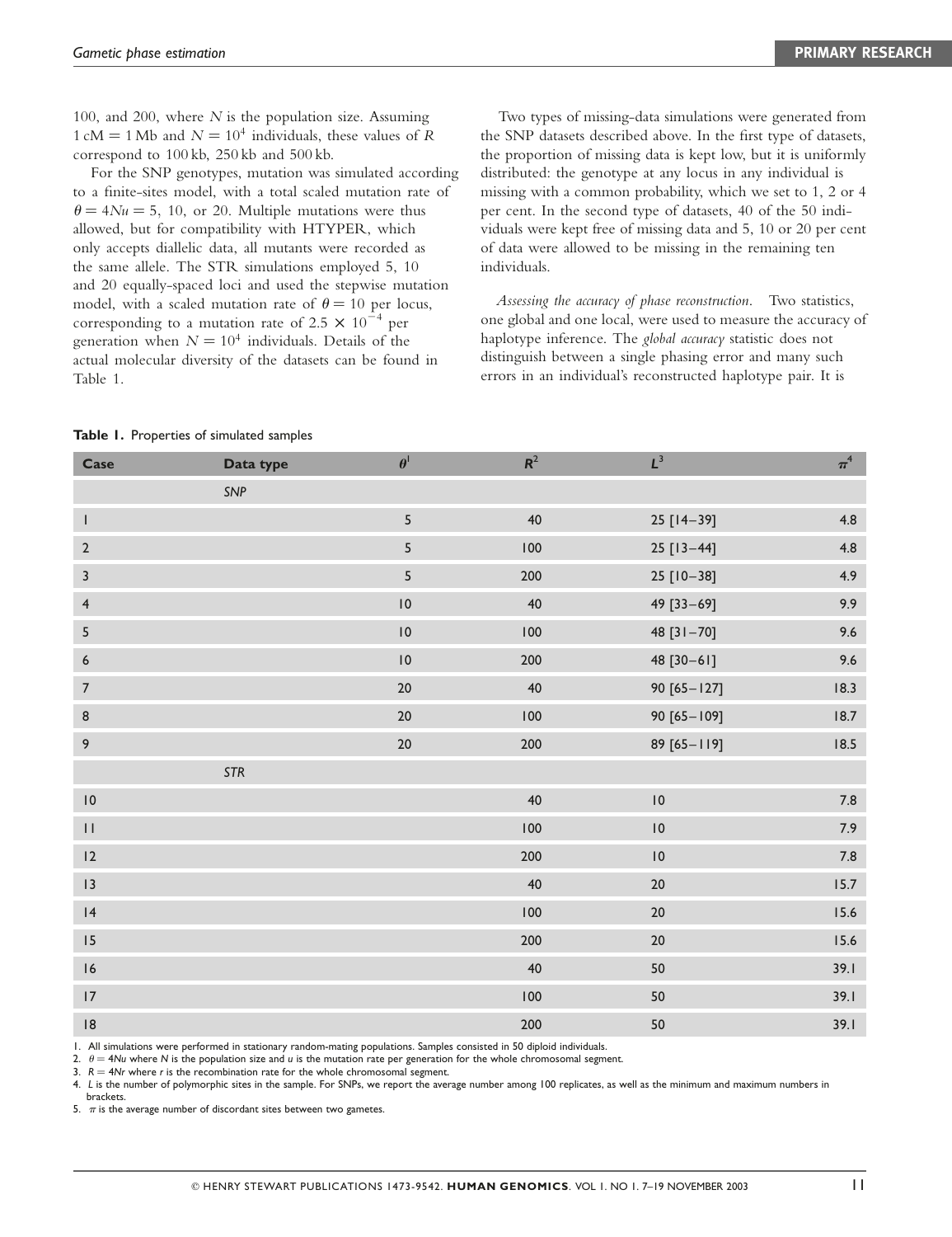defined as one minus the global error rate described by Stephens et al., $^{22}$  which is the proportion of ambiguous individuals whose haplotype pair is not recovered entirely correctly. The local accuracy index is the switch accuracy, introduced by Lin et al.,<sup>25</sup> averaged over the ambiguous individuals in the sample. The switch accuracy for an individual is defined as  $1 - W/(S - 1)$ , where S denotes the number of heterozygous loci and  $W$  is the number of phase switches (equivalent to recombinations) required to obtain the correct haplotype pair from the reconstructed pair. For example, if the correct haplotypes at  $S = 3$  heterozygous loci are ABC and abc, then the reconstructed haplotype pair AbC/aBc requires  $W = 2$  phase switches to correct, and hence has a switch accuracy of 0, whereas Abc/aBC and ABc/ abC both have a switch accuracy of 0.5

# **Results**

The performance of ELB was compared, using both global and local accuracy measures, against that of HTYPER and PHASE (Ver. 1) in recovering the phases in the simulated SNP datasets described above. HTYPER was not included for the STR datasets, as it only handles diallelic markers. PHASE was not applied to the 50-locus STR datasets because of the prohibitive computation time. For the analysis of a sample of 50 genotypes typed at 10 STR loci, PHASE requires 7–8 hours on a 2.8 GHz Pentium 4 running Linux, and 20–21 hours for 20 STR genotypes. For the same analysis, ELB requires about 4 and 9 minutes, respectively.

## SNP data

Figure 1 gives the means, and their standard errors, of the global and local accuracy statistics for each of the nine combinations of R and  $\theta$ . In just 1 percent of datasets, PHASE stopped for unknown reasons and did not produce any results. HTYPER failed to find a legitimate solution for more than 6 per cent of datasets, the problem being inconsistencies between input and output files (ie heterozygous sites of some individuals in the input file were reported as homozygous in the output file). The results in Figure 1 are based, for each algorithm, only on the datasets for which the algorithm terminated successfully and produced a legitimate solution. Thus, for HTYPER, PHASE and ELB, respectively, the average number of datasets contributing to each mean in Figure 1 is 93, 99 and 100.

As expected, both the global and local accuracy of all algorithms is strongly and adversely affected by increasing the recombination rate, R. As the number of SNPs increases, with R fixed, there is higher LD and hence more accurate phase recovery between neighbouring SNP pairs, reflected in improved local accuracy for all algorithms. More phase calls must be correctly made in order to achieve an overall correct haplotype pair, however. The global accuracies of ELB and PHASE both decreased by about 5 to 10 per cent for each

doubling of  $\theta$ . For HTYPER, the global accuracy increases with  $\theta$  in some cases.

PHASE has the highest global accuracy in four of the nine cases considered (not all differences are significant), including all of the low-recombination cases  $(R = 40)$ . ELB has the highest accuracy in three cases, including two with high recombination ( $R = 200$ ). HTYPER is best in two cases, both with high diversity ( $\theta = 20$ ). ELB has the highest local accuracy in eight of nine cases, while PHASE is best in the case with the lowest recombination and lowest diversity.

## STR data

The mean global and local accuracy statistics of ELB and PHASE for the simulated STR datasets are shown in Figure 2. Once again, the overall performances of both PHASE and ELB algorithms are strongly affected by the amount of recombination between loci and, less markedly, by the number of loci. ELB is superior to PHASE in five of the six comparisons in terms of global accuracy and in all six comparisons in terms of local accuracy.

### SNPs with missing data

In Figure 3A, the global and local accuracy of ELB is reported for datasets with a small fraction of missing data, uniformly distributed. Overall, there is a detectable, although small, degradation of performance with up to 2 per cent of missing data, this becomes more noticeable at 4 per cent, particularly when  $R = 100$ .

In Figure 3B, the estimation of gametic phase is compared in 40 individuals without missing data, when ten additional individuals having 5 per cent, 10 per cent and 20 per cent missing data are added. Figure 3B also reports results for the 'addition' of individuals having 100 per cent missing data, which corresponds to estimating the gametic phases only in the 40 individuals without missing data. We see here that adding individuals with up to 10 per cent missing data improves phase resolution in the 40 individuals without missing data, but when the proportion of missing data reaches 20 per cent, the additional individuals have a detrimental effect on phase resolution in the 40 individuals without missing data.

#### Application to real data

One hundred datasets were generated by randomly pairing 42 human male X chromosomes typed at 97 diallelic polymorphisms in a 193 kb low-recombination region. On average, the chromosome pairs differed at 31 sites. The chromosomes were drawn from 23 Afrikaner men, nine Ashkenazim, three British, three Swedes, three Greeks and one Italian. The polymorphisms were recorded as mismatches in comparisons with the Italian; they are overwhelmingly SNPs with occasional dinucleotide and small insertion/ deletion polymorphisms.<sup>27</sup>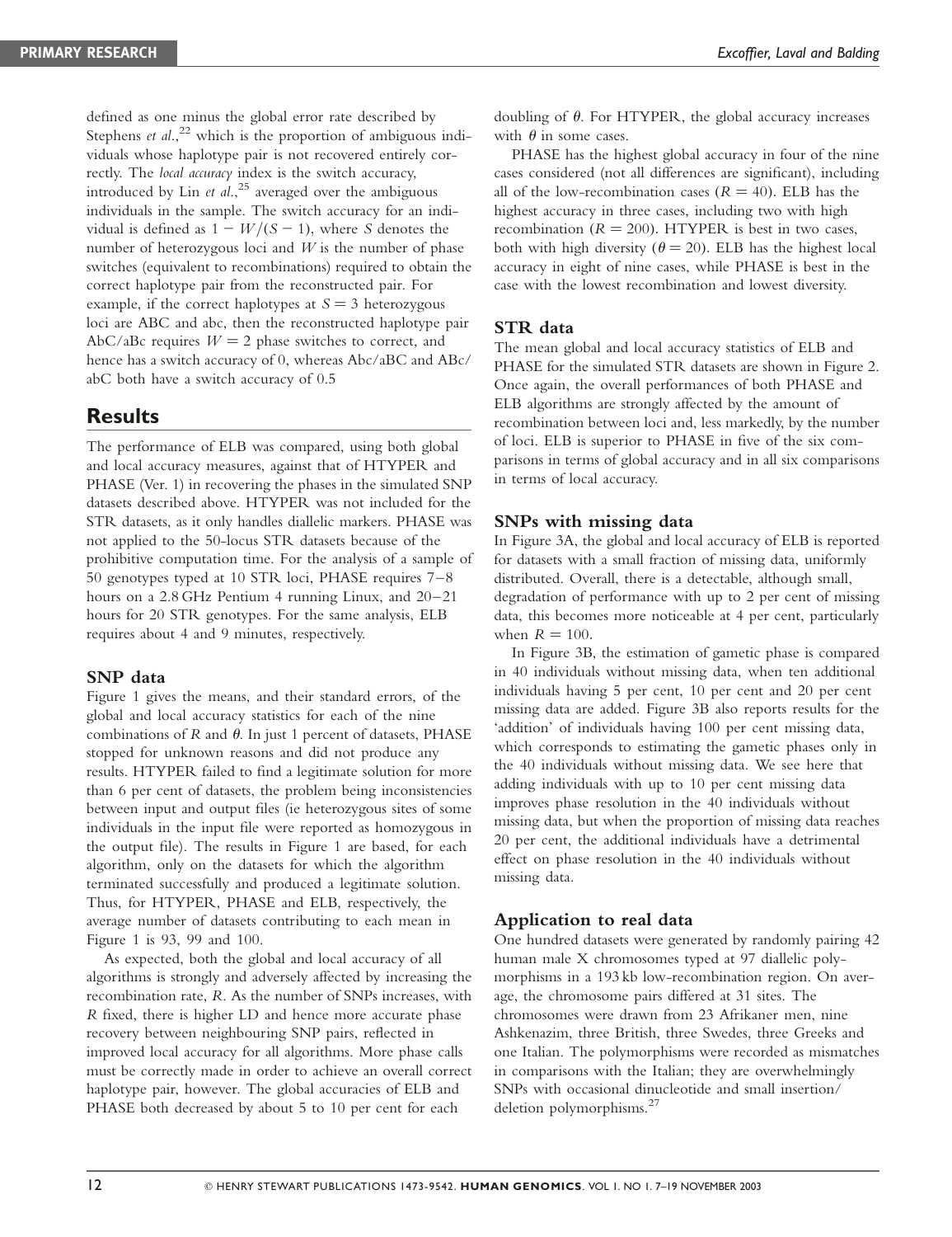

simulated single nucleotide polymorphism datasets. The lines at the top of each histogram bar show the standard error of the mean. PHASE was run with: burn-in 5,000 steps; thinning interval 100; number of samples 5,000. ELB was run with: burn-in 400,000 steps; thinning interval 1,000; number of samples 2,000;  $\alpha = 0.01$ ;  $\epsilon = 0.01$ ;  $\gamma = 0.01$ . HTYPER results are those reported after 20 independent runs, as recommended by its authors.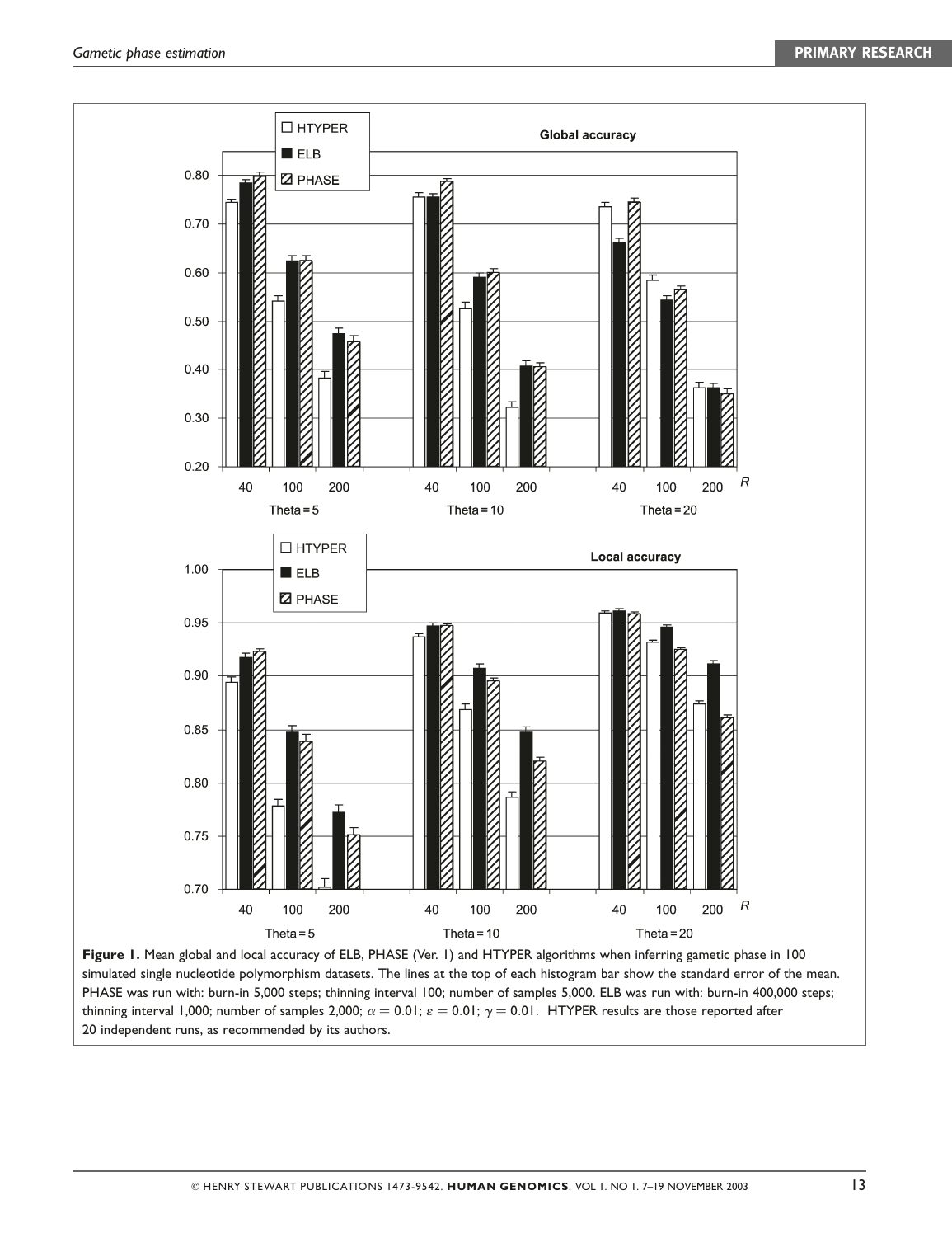

gametic phase in 100 simulated short tandem repeat (microsatellite) datasets. PHASE was run with: burn-in 5,000 steps; thinning interval 100; number of samples 5,000. ELB was run with: burn-in 400,000 steps; thinning interval 1,000; number of samples 2,000;  $\alpha = 0.01$ ;  $\varepsilon = 0.1$ ;  $\gamma = 0$ . HTYPER results are those reported after 20 independent runs, as recommended by its authors.

In Figure 4, the global and local accuracy statistics are reported for each of the 100 datasets (corresponding to different random pairings of the same haplotypes). In agreement with the simulation results, ELB provides, on average, a slightly lower global accuracy than PHASE, although ELB is superior in almost half of the datasets (45 out of 100). Both of these algorithms are almost uniformly superior to HTYPER, which has the highest global accuracy in only two datasets. For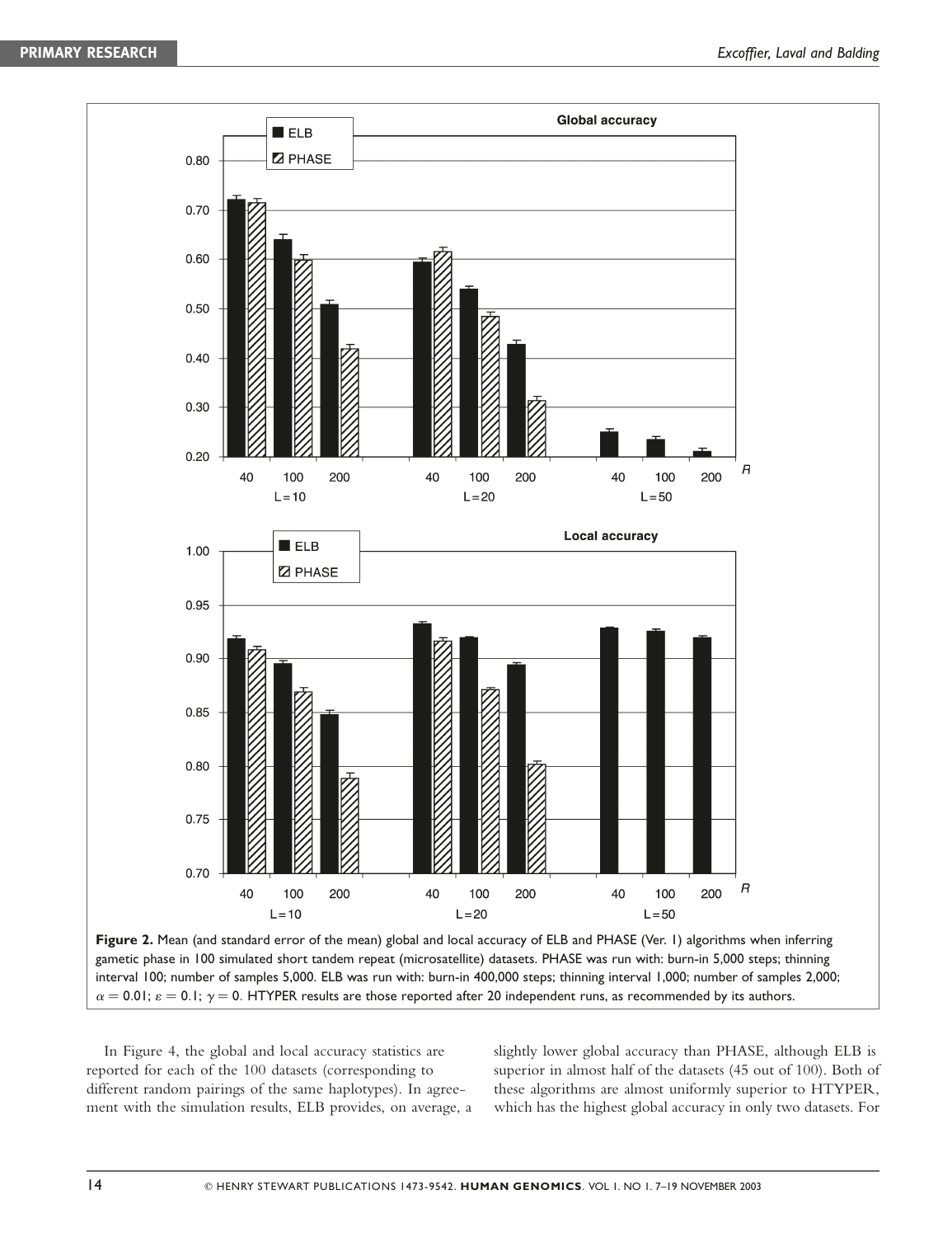

Figure 3. Mean (and standard error of the mean) global and local accuracy of ELB for single nucleotide polymorphism genotypes with varying amounts of missing data. (A) Data are missing at a uniform rate across all individuals. (B) Data are missing at a uniform rate among only ten individuals out of 50.

local accuracy, it seems that ELB performs better than PHASE in 78 datasets, and better than HTYPER in 96 datasets.

# **Discussion**

The ELB algorithm has been introduced for estimating gametic phase from multi-locus genotypes using a window that adapts to local levels of LD. ELB compares favourably with existing methods for reconstructing gametic phase, such as PHASE and HTYPER—especially for large genomic regions with a substantial total recombination rate. Like PHASE (but unlike HTYPER, which can only be applied to diallelic markers) ELB can be applied to either di- or multi-allelic markers.

# Comparative performance of different algorithms

Analyses of simulated samples and of real data consisting of randomly-paired human X chromosome haplotypes, show that ELB leads generally to higher local accuracy than either PHASE or HTYPER, as measured by the switch index, for both SNP and STR data (Figures 1 and 2). It also shows higher global accuracy than PHASE for STR data. With high levels of recombination, corresponding to markers distributed over long chromosomal segments, global accuracy is often low (global accuracy lower than 50 per cent can be observed in Figures 1 and 2 when  $R = 200$ , corresponding to approximately 500 kb in humans) and local accuracy may be a more appropriate way to assess the success of phase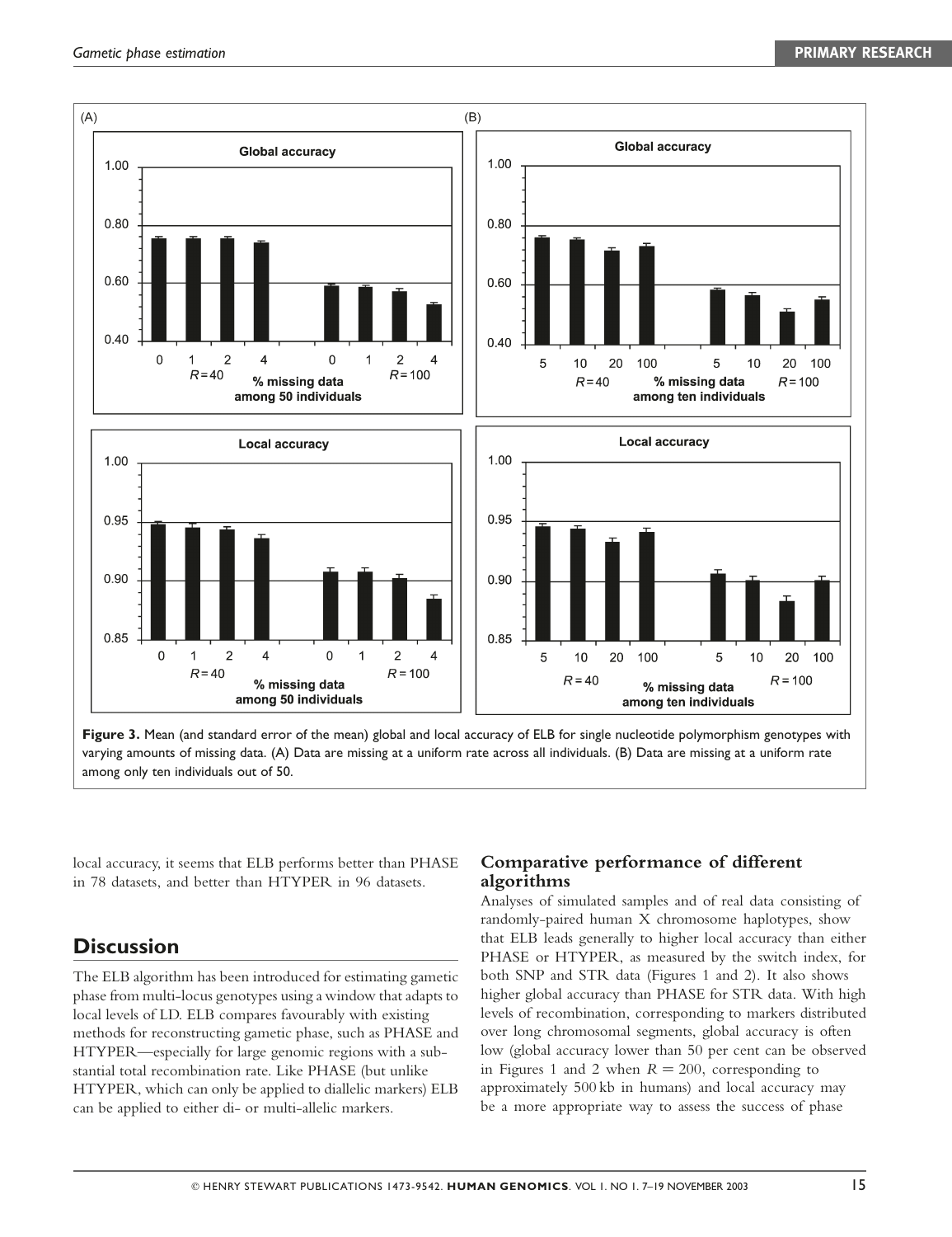

Figure 4. Global and local accuracies of ELB, PHASE (Ver. 1) and HTYPER in each of 100 datasets obtained by random pairings of 42 human male X chromosomes typed at 97 diallelic polymorphisms (predominantly single nucleotide polymorphisms). Datasets have been sorted by increasing values given by the ELB algorithm, separately for global and local accuracies. The mean values are reported within parentheses for each algorithm. ELB parameters: burn-in 300,000 steps; thinning interval 200; number of samples 10,000;  $\alpha = 0.01$ ;  $\epsilon = 0.01$ ;  $\gamma = 0.01$ . The one missing value for PHASE corresponds to an unexplained program crash. HTYPER results are those reported after 20 independent runs, as recommended by its authors.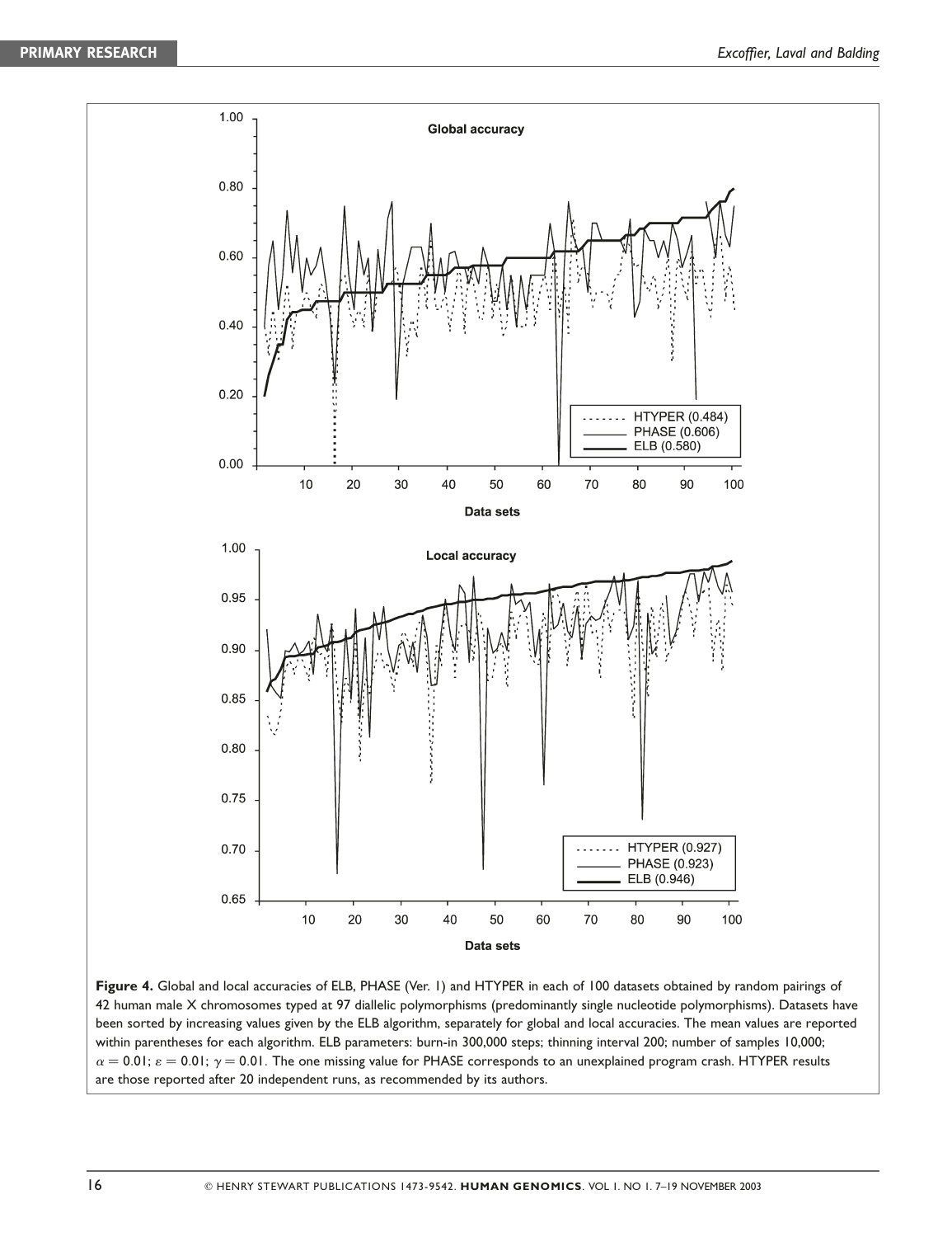estimation. The local accuracy of ELB is often the best among the three algorithms, even when its global accuracy is not the highest, which may be due to the local nature of the algorithm. This implies that when ELB fails to recover the entire haplotype pair of an individual, the reconstructed haplotypes tend to be closer to the correct pair than is the case for the other algorithms.

Another method (Stephens–Smith–Donnelly; SSD) recently introduced by Lin et  $al.^{25}$  is a development of an algorithm first proposed by Stephens et  $al.^{22}$  It was reported to produce better local accuracy than HTYPER, but SSD was especially optimised to perform well for this index, as it tries to predict the phase of a site mainly from the one immediately next to it. It was not possible to compare ELB with SSD, as no software was publicly available at the time of writing.

The choice of method to estimate gametic phase remains difficult, and no method appears to be uniformly superior in all scenarios. ELB is particularly well suited to large numbers of markers distributed over large chromosomal segments, both because of its local accuracy and its computational speed. Local accuracy is not affected by increasing the size of the genomic region, and the current implementation of ELB can readily handle several thousand SNPs in a single run. Thus, given sufficient marker density, regions of several Mb could be phased with high local accuracy, despite very low global accuracy.

## Adaptive window size

A key feature of the authors' algorithm is that the phase of each heterozygous site in every individual is estimated based on information at surrounding sites, whose number varies depending on local levels of LD. For high levels of LD (low recombination), the size of windows will be on average larger than for low levels of LD, even though window size can vary greatly among sites for a given individual (results not shown). Therefore, the size of the window adapts automatically to the surrounding level of LD without the need to specify window size a priori. Even though the initial (minimum) size of a window depends on the number of sites separating the focal locus and neighbouring heterozygous sites, the size evolves towards a stationary value. Depending on the focal site and the level of polymorphism, the average stationary window size can vary from about five to more than 40 sites (results not shown). As mentioned previously, the authors' algorithm tracks two windows for each ambiguous locus, each one being initially limited at one extremity by the focal site and the other by one adjacent heterozygous site. In most cases, the size of these two chains converges towards the same value, but there are cases where they differ markedly over the whole estimation period. This may be due to poor mixing of the Gibbs chain, where adjacent heterozygous sites are very distant from the focal site.

## Choice of parameters for ELB

ELB employs three parameters,  $\alpha$ ,  $\varepsilon$  and  $\gamma$ , which must be set by the user. The authors find (results not shown) that  $\alpha = 0.01$  works well for all data types. The parameter  $\varepsilon$ allows information to be incorporated about similar but not identical haplotypes in the phase inference process. The authors find that  $\epsilon = 0.01$  is suitable for SNP data, while  $\epsilon = 0.1$  is better for STRs, which is reasonable because two chromosomes differing by only one STR mutation step will tend to have a more recent common ancestor than two chromosomes discordant at a single nucleotide site. Large values of  $\gamma$  prevent the dynamic window from becoming too large, and consequently haplotype counts becoming too small, in regions with high LD. The authors find that it can be set to zero for STR data, irrespective of the overall level of recombination. For SNP data,  $\gamma = 0.01$  was adopted for their simulation study and X chromosome data, but it should be noted that a larger value of  $\gamma$  may be required in lowrecombination regions (and was used for the hot-spot simulation below).

While admittedly based on *ad hoc* features, ELB generally has better local accuracy than PHASE or HTYPER when the total recombination rate was large, and comparable performance for low or no recombination, while being fast and easy to implement and modify. For samples of 50 individuals, HTYPER typically takes seconds, ELB a few minutes, while PHASE takes several hours. ELB can thus analyse very large datasets in a reasonable amount of computing time, while maintaining a high degree of local phase accuracy.

## Missing data and genotyping errors

Various methods have been adopted by other authors to address this problem.16,24 Most approaches augment the space of possible genotypes using pseudo-data (inferred missing genotypes). ELB simply down-weights information from individuals having missing data within the current window. The present results (Figure 3) show that ELB is insensitive to low levels of missing data, but that including individuals with too much missing data (more than 10 per cent) can have detrimental effects on the reconstruction of the gametic phase in individuals without missing data.

Genotyping errors are another factor that can affect the performance of any algorithm aimed at reconstructing the gametic phase. Most genotyping errors, either due to allelic dropout or to the presence of null alleles, will result in an increased level of single-site homozygotes and will potentially introduce non-existing haplotypes in the sample. Even though all gametic phase inference procedures should be affected by the excess of single-site homozygotes due to genotyping errors, it is likely that algorithms allowing for the presence of haplotypes 'close' but not identical to those otherwise inferred in the rest of the sample (like PHASE or ELB) will be less sensitive to genotyping errors.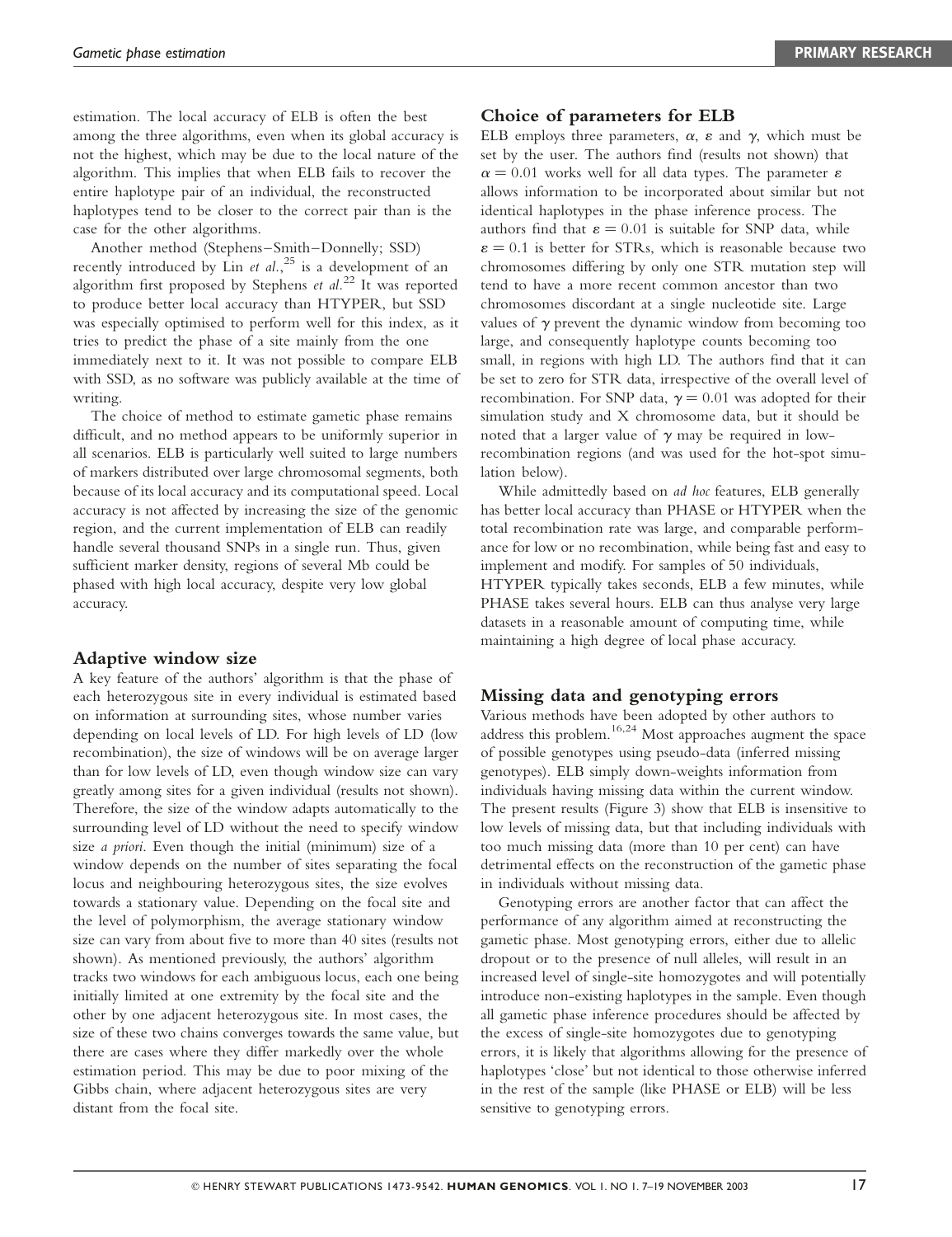## Blocks of linkage disequilibrium

The question remains open as to whether recombination can be safely ignored over small regions.<sup>28</sup> Recently, it has been suggested that the human genome is characterised by blocks within which there are high levels of LD and between which there is almost linkage equilibrium.<sup>21,29–32</sup> This pattern may be due to the presence of recombination hot-spots; however, randomly distributed crossovers can also lead to such a structure.<sup>33,34</sup> Moreover, these blocks are not observed in all populations and their size seems to be smaller in African populations, which may be linked to their different demographic history.<sup>21,35</sup> Also, the identification of the LD blocks boundaries is often made after gametic phases have been estimated.<sup>21,25</sup> It thus seems safer to assume that recombination can occur anywhere. The SSD algorithm<sup>25</sup> has been applied to LD blocks after an initial determination of their extent via an LD study. It was found that the accuracy in phase recovery was about 10 per cent higher when only considering SNPs within blocks, as compared to the whole SNP panel,  $^{25}$  (Table 5) possibly reflecting the importance of recombination hot-spots. Since the identification of these blocks cannot be fully dissociated from the estimation of the gametic phases, it seems desirable to allow for the presence of potential recombination hot-spots when estimating gametic phase.

In order to assess the performance of ELB in this setting, samples from a random-mating population were also simulated in the presence of a recombination hot-spot of infinite intensity. A series of 100 samples of 200 DNA sequences were simulated under a standard coalescent, each with mutation parameter  $\theta = 2$  and with no recombination within each sequence. Pairs of sequences were then ligated to produce 100 haplotypes that were then paired randomly into 50 genotypes. An average of 48 polymorphic sites were generated, and two haplotypes differed, on average, at about eight positions. Even though many sites are in complete LD for these datasets, the performance of the ELB algorithm ( $\alpha = 0.01$ ;  $\epsilon = 0.01$ ;  $\gamma =$ 0.5; global accuracy  $= 0.554$ , local accuracy  $= 0.886$ ) is found here to be still slightly superior to PHASE (global accuracy  $= 0.520$ , local accuracy  $= 0.870$ ), and, again, substantially better than HTYPER (global accuracy  $= 0.476$ , local accuracy  $= 0.846$ ). It is likely that HTYPER and PHASE could be modified to allow explicitly for recombination. Since it appears that recombination levels may be quite heterogeneous along the chromosomes, this would seem to be a priority for future work on haplotype inference. It is likely that ELB can also be developed further, to estimate simultaneously the locations of recombination hot-spots and gametic phases.

# Acknowledgments

We are grateful to Theo Anagnostopoulos, Pete Green and Francesco Giannelli of King's College London for kindly providing the human X haplotype data. Matthew Stephens kindly provided us with simulated samples and results on error rates from a previous study that helped us to calibrate our method. We are indebted to Jun Liu and Steve Qin for providing us with a version of their HTYPER software. We also thank two anonymous reviewers and Montgomery Slatkin for thoughtful comments on a previous version of the manuscript. GL was supported by a Swiss NSF grant No 31-56755.99 and LE by an EU grant No QLG2-CT-2001-00916. DB was supported in part by the UK Biotechnology and Biological Sciences (BBSRC) and Engineering and Physical Sciences (EPSRC) Research Councils grant E13397. The ELB procedure has been incorporated into version 3.0 of the Arlequin software, available from LE upon request.

# References

- 1. Beaudet, L., Bedard, J., Breton, B. et al. (2001), 'Homogeneous assays for single-nucleotide polymorphism typing using AlphaScreen', Genome Res. Vol. 11, pp. 600–608.
- 2. Spiegelman, J.I., Mindrinos, M.N. and Oefner, P.J. (2000), 'High-accuracy DNA sequence variation screening by DHPLC', Biotechniques Vol. 29, pp. 1084–1090, 1092.
- 3. Kidd, K.K., Morar, B., Castiglione, C.M. et al. (1998), 'A global survey of haplotype frequencies and linkage disequilibrium at the DRD2 locus', Hum. Genet. Vol. 103, pp. 211–227.
- 4. Nicholson, G., Smith, A.V., Jonsson, F. et al. (2002), 'Assessing population differentiation and isolation from single-nucleotide polymorphism data', J. R. Stat. Soc. B Vol. 64, pp. 695–715.
- 5. Stephens, J.C., Reich, D.E., Goldstein, D.B. et al. (1998), 'Dating the origin of the CCR5-Delta32 AIDS-resistance allele by the coalescence of haplotypes', Am. J. Hum. Genet. Vol. 62, pp. 1507–1515.
- 6. Tishkoff, S.A., Varkonyi, R., Cahinhinan, N. et al. (2001), 'Haplotype diversity and linkage disequilibrium at human G6PD: Recent origin of alleles that confer malarial resistance', Science Vol. 293, pp. 455–462.
- 7. McGovern, D.P., van Heel, D.A., Ahmad, T. and Jewell, D.P. (2001), 'NOD2 (CARD15), the first susceptibility gene for Crohn's disease', Gut Vol. 49, pp. 752–754.
- 8. Qian, D. and Thomas, D.C. (2001), 'Genome scan of complex traits by haplotype sharing correlation', Genet. Epidemiol. Vol. 21(Suppl 1), pp. S582–S587.
- 9. Rohde, K. and Fuerst, R. (2001), 'Haplotyping and estimation of haplotype frequencies for closely linked biallelic multilocus genetic phenotypes including nuclear family information', Hum. Mutat. Vol. 17, pp. 289–295.
- 10. Sabatti, C. and Risch, N. (2002), 'Homozygosity and linkage disequilibrium', Genetics Vol. 160, pp. 1707–1719.
- 11. Rioux, J.D., Daly, M.J., Silverberg, M.S. et al. (2001), 'Genetic variation in the 5q31 cytokine gene cluster confers susceptibility to Crohn disease', Nat. Genet. Vol. 29, pp. 223–228.
- 12. Nickerson, D.A., Taylor, S.L., Fullerton, S.M. et al. (2000), 'Sequence diversity and large-scale typing of SNPs in the human apolipoprotein E gene', Genome Res. Vol. 10, pp. 1532–1545.
- 13. Douglas, J.A., Boehnke, M., Gillanders, E. et al. (2001), 'Experimentallyderived haplotypes substantially increase the efficiency of linkage disequilibrium studies', Nat. Genet. Vol. 28, pp. 361–364.
- 14. Clark, A. (1990), 'Inference of haplotypes from PCR-amplified samples of diploid populations', Mol. Biol. Evol. Vol. 7, pp. 111–122.
- 15. Excoffier, L. and Slatkin, M. (1995), 'Maximum-likelihood estimation of molecular haplotype frequencies in a diploid population', Mol. Biol. Evol. Vol. 12, pp. 921–927.
- 16. Hawley, M.E. and Kidd, K.K. (1995), 'HAPLO: a program using the EM algorithm to estimate the frequencies of multi-site haplotypes', J. Hered. Vol. 86, pp. 409–411.
- 17. Long, J.C., Williams, R.C. and Urbanek, M. (1995), 'An E-M algorithm and testing strategy for multiple-locus haplotypes', Am. J. Hum. Genet. Vol. 56, pp. 799–810.
- 18. Fallin, D. and Schork, N.J. (2000), 'Accuracy of haplotype frequency estimation for biallelic loci, via the expectation-maximization algorithm